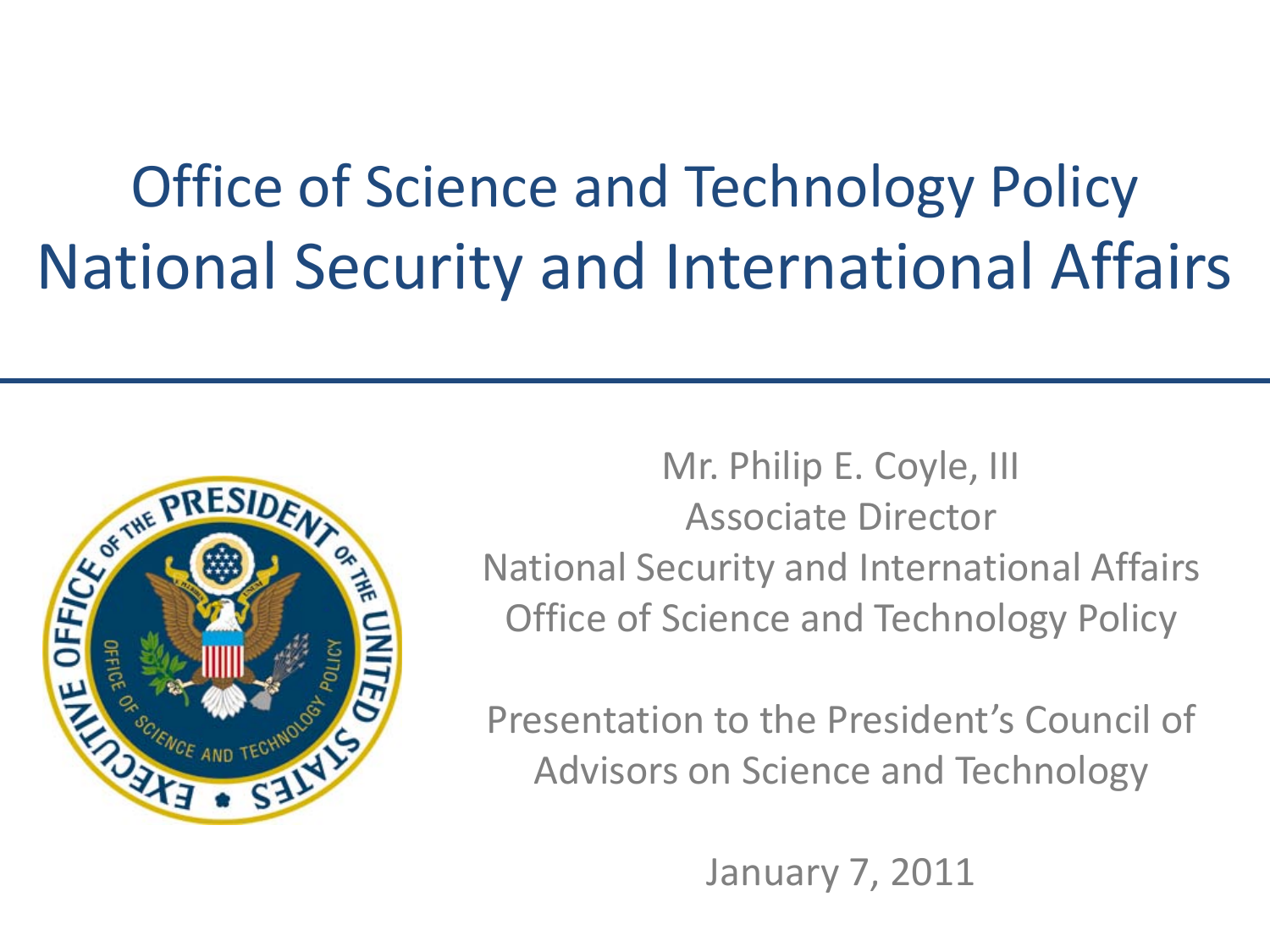# National security S&T is a Presidential priority



| NATIONAL SECURITY<br><b>STRATEGY</b> |
|--------------------------------------|
| May 2010                             |
|                                      |

"Reaffirming America's role as the global engine of scientific discovery and technological innovation has never been more critical … Our renewed commitment to science and technology … will help us protect our citizens and advance U.S. national security priorities."

*National Security Strategy, May 2010*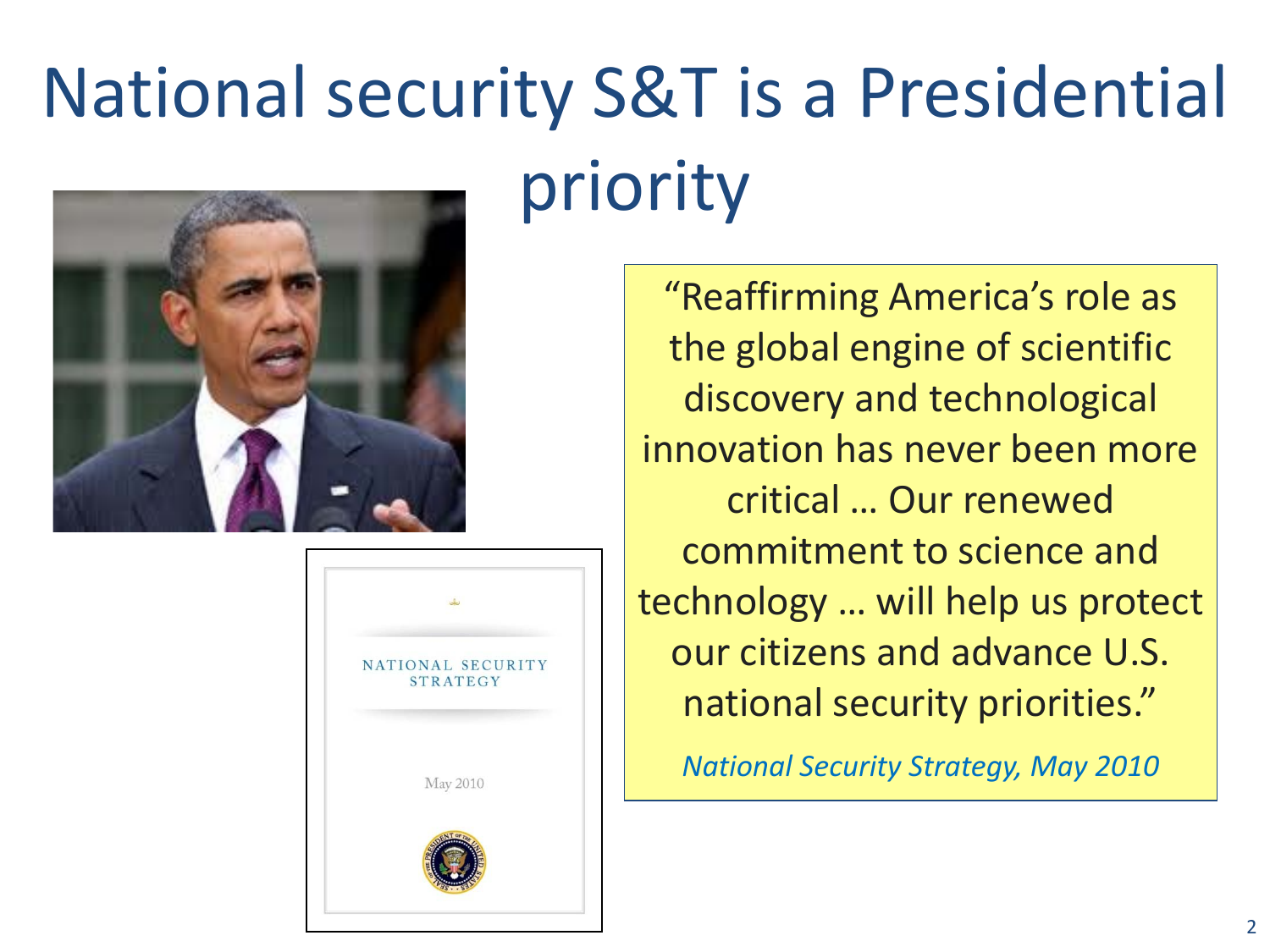# OSTP works within the Executive Office of the President (EOP)

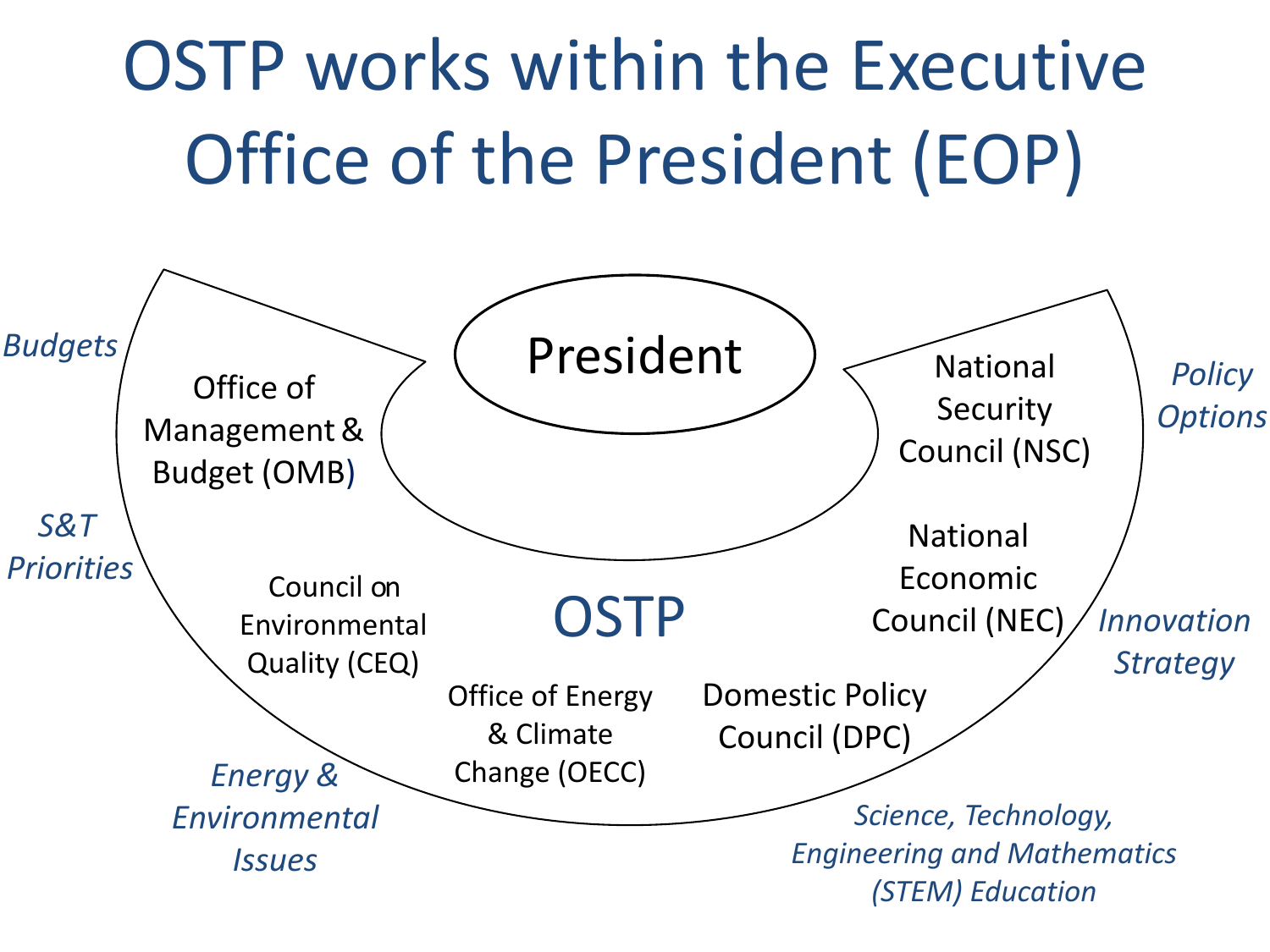### **OSTP Organization**



*Under President Obama, both Holdren and Chopra serve as Assistants to the President. More than 90 staff at OSTP, many on loan from agencies, labs, universities, and NGOs.*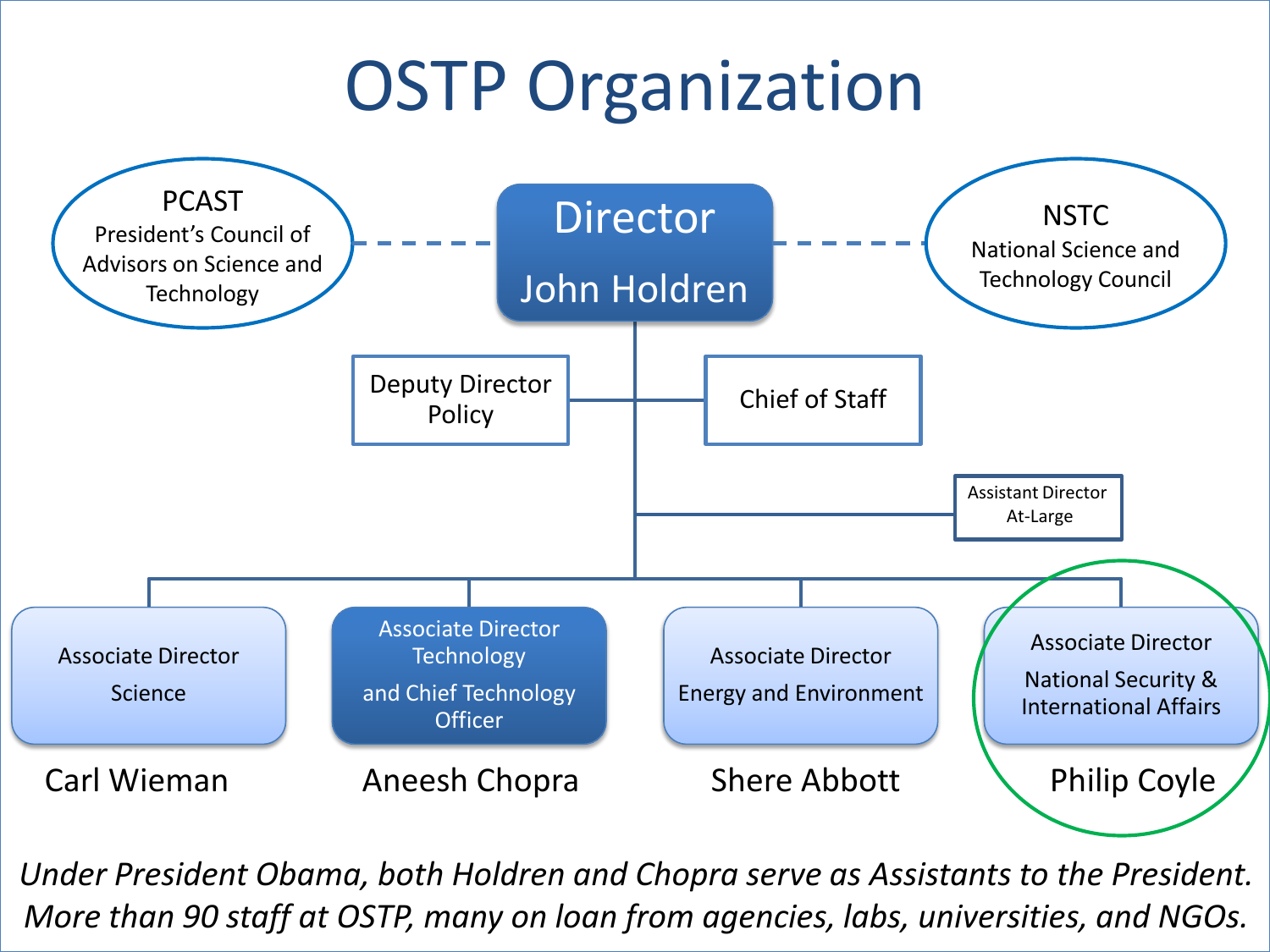The National Security and International Affairs Division (NSIA)

NSIA focuses on:

- S&T for homeland and national security
- National security dimensions of S&T generally
- Presidential initiatives (STEM, innovation)
- \*International affairs
	- High-level, formal S&T relationships
	- Presidential international initiatives Cairo, envoys, etc.
	- Diplomacy and development

*\*International issues are throughout OSTP!*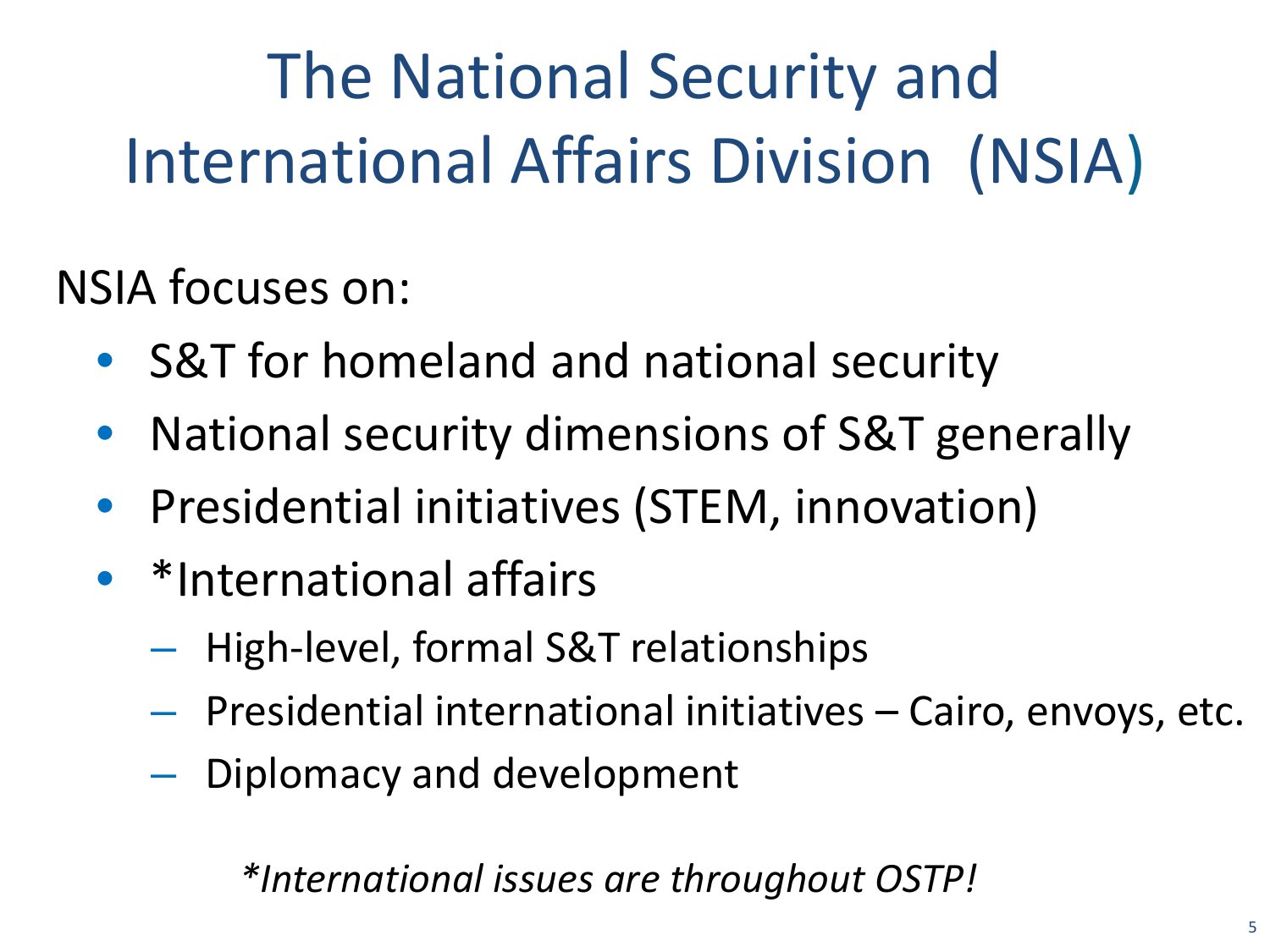## OSTP Mechanisms for Action



*\*NSIA works via the NSTC Committee on Homeland and National Security \*President's Council of Advisors on Science and Technology*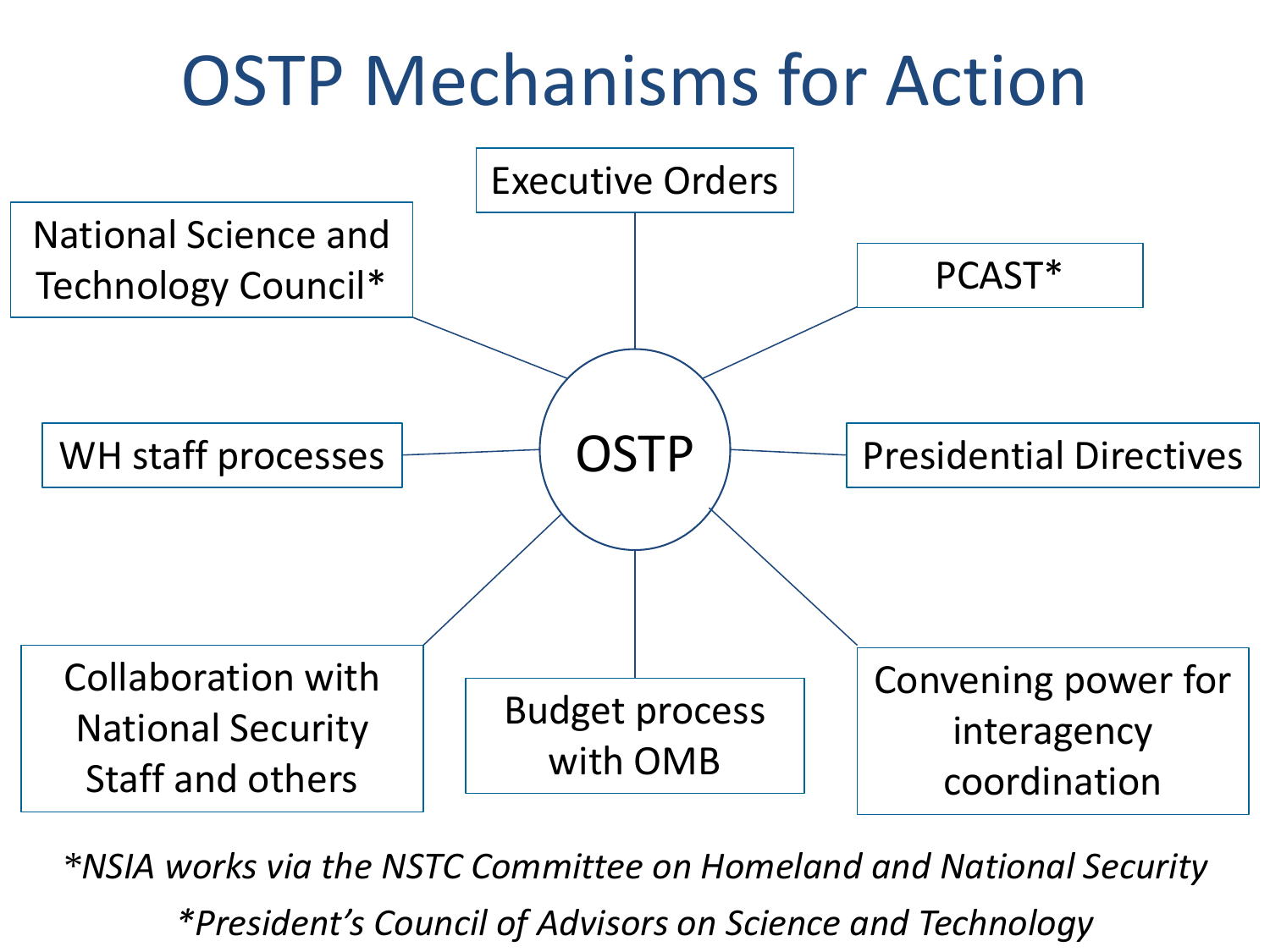## Today's Topics

- S&T for international partnerships
- Biological and chemical defense
- Energy security
- Cybersecurity
- Arms control and nonproliferation
- Improvised explosive devices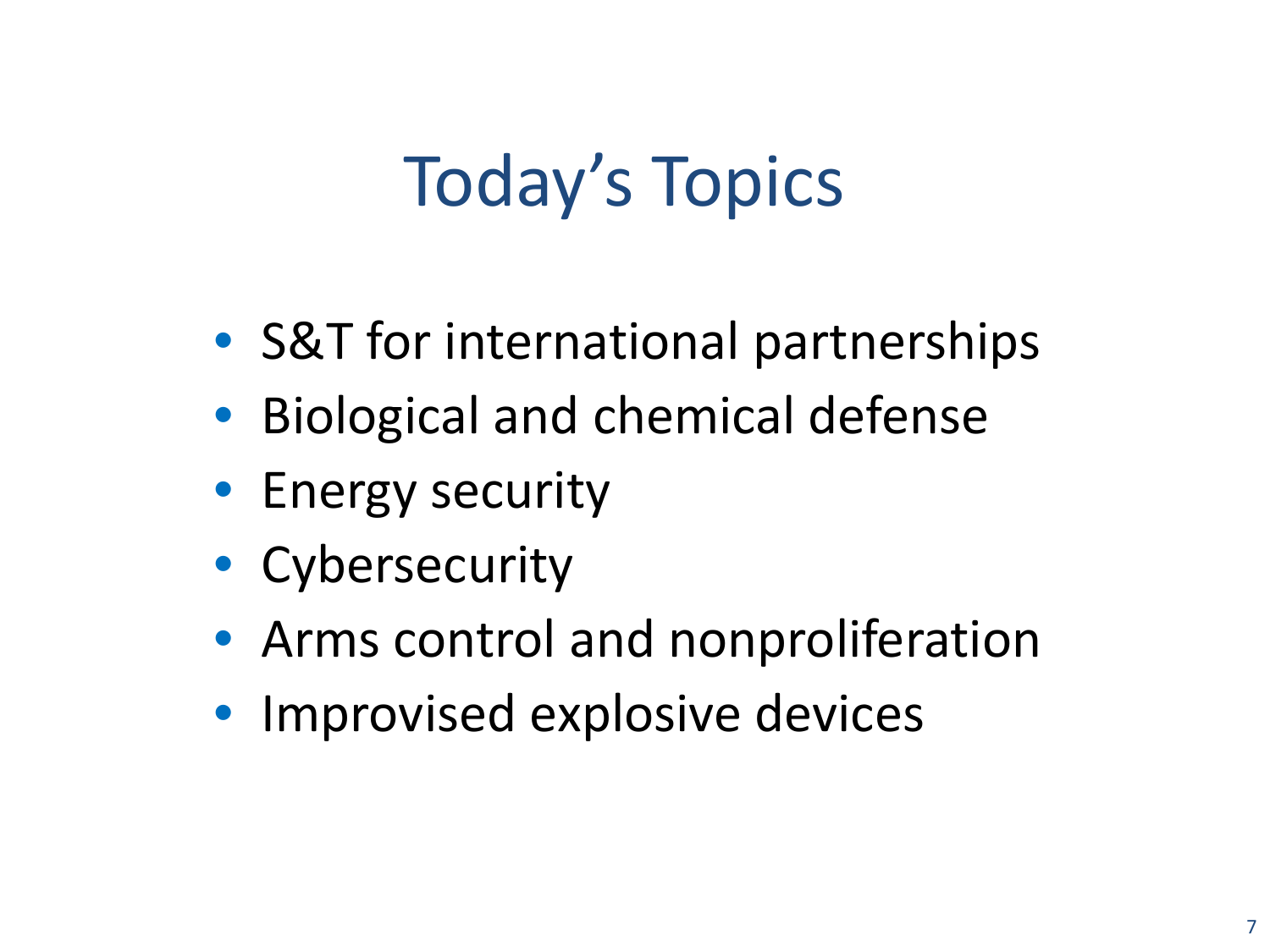# S&T for International Partnerships

- Unprecedented opportunity to pursue science, technology, and innovation
- Unparalleled Presidential support for strengthening international partnerships
- The President's clear understanding that national security challenges are truly global in nature and require S&T solutions

A new NSTC Homeland and National Security Subcommittee on *Global Science Engagement*

> Provide follow-through for bi-lateral meetings Coordinate and enhance interagency work Address special topics in diplomacy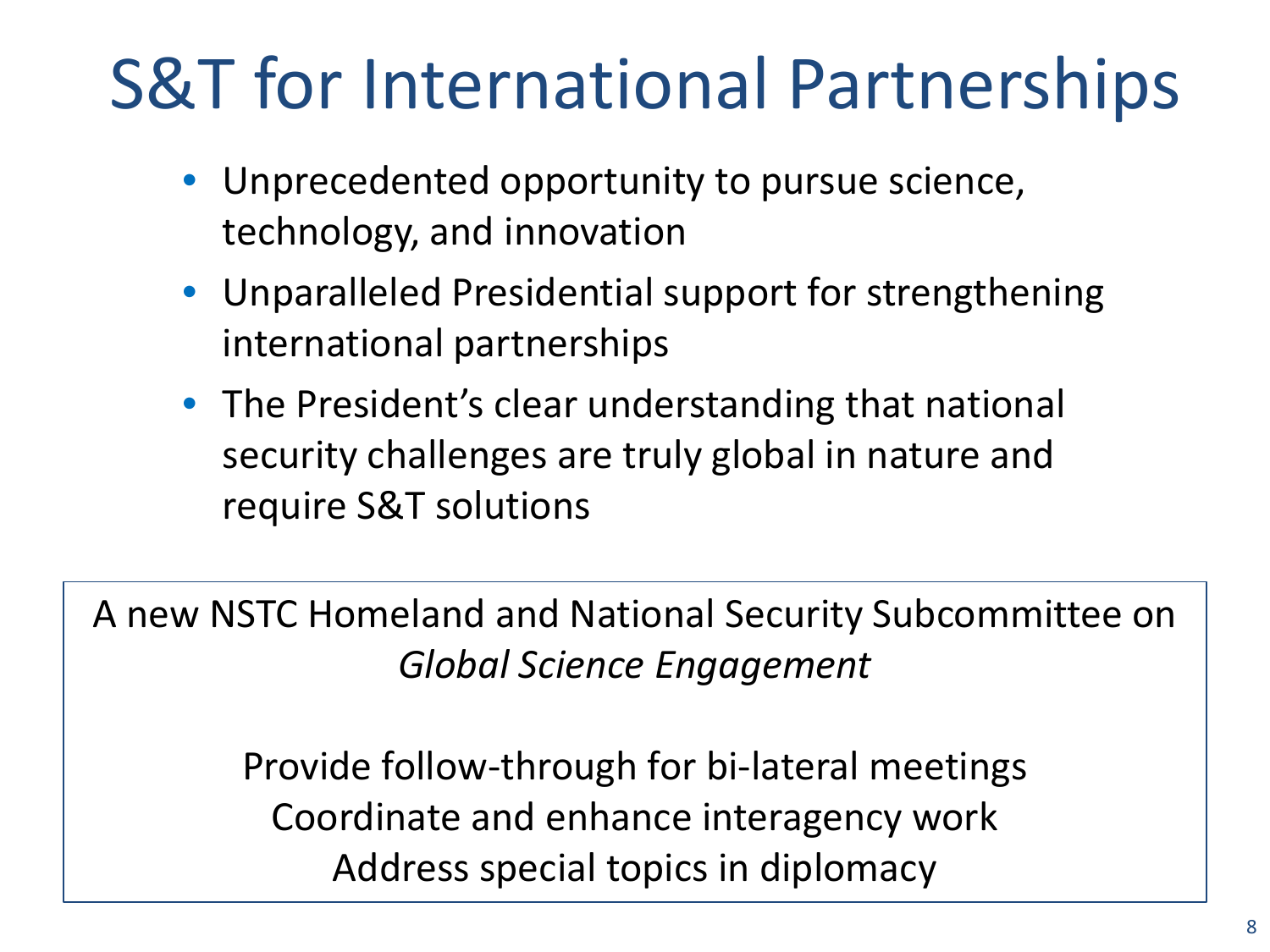#### OSTP international engagement

june 2010

• OSTP senior leadership has held 66 meetings with foreign officials.

- OSTP staff has led or participated in delegations to 27 countries.
- Dr. Holdren has led semi-annual bilateral meetings on S&T cooperation with Japan, Korea, China, Brazil, and India and is expected to lead one with Russia in 2011.
- Dr. Holdren chairs the Working Group on Science and Technology of the US-Russia Bilateral Presidential Commission.
- Dr. Holdren leads the U.S. Government discussions with China on innovation policies.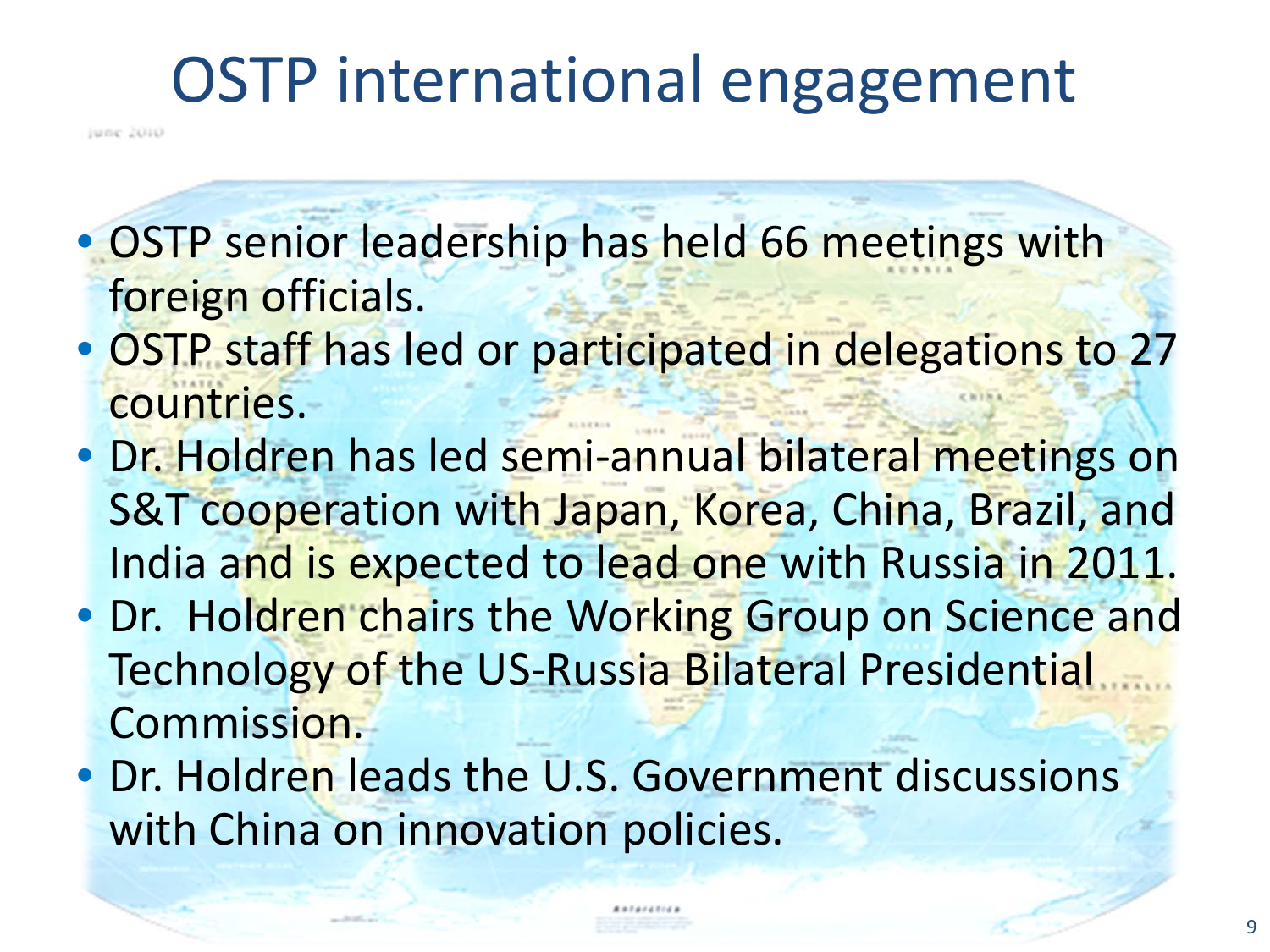#### DoD Overseas Medical Research Units



*\*Former lab in Indonesia temporarily relocated to Hawaii*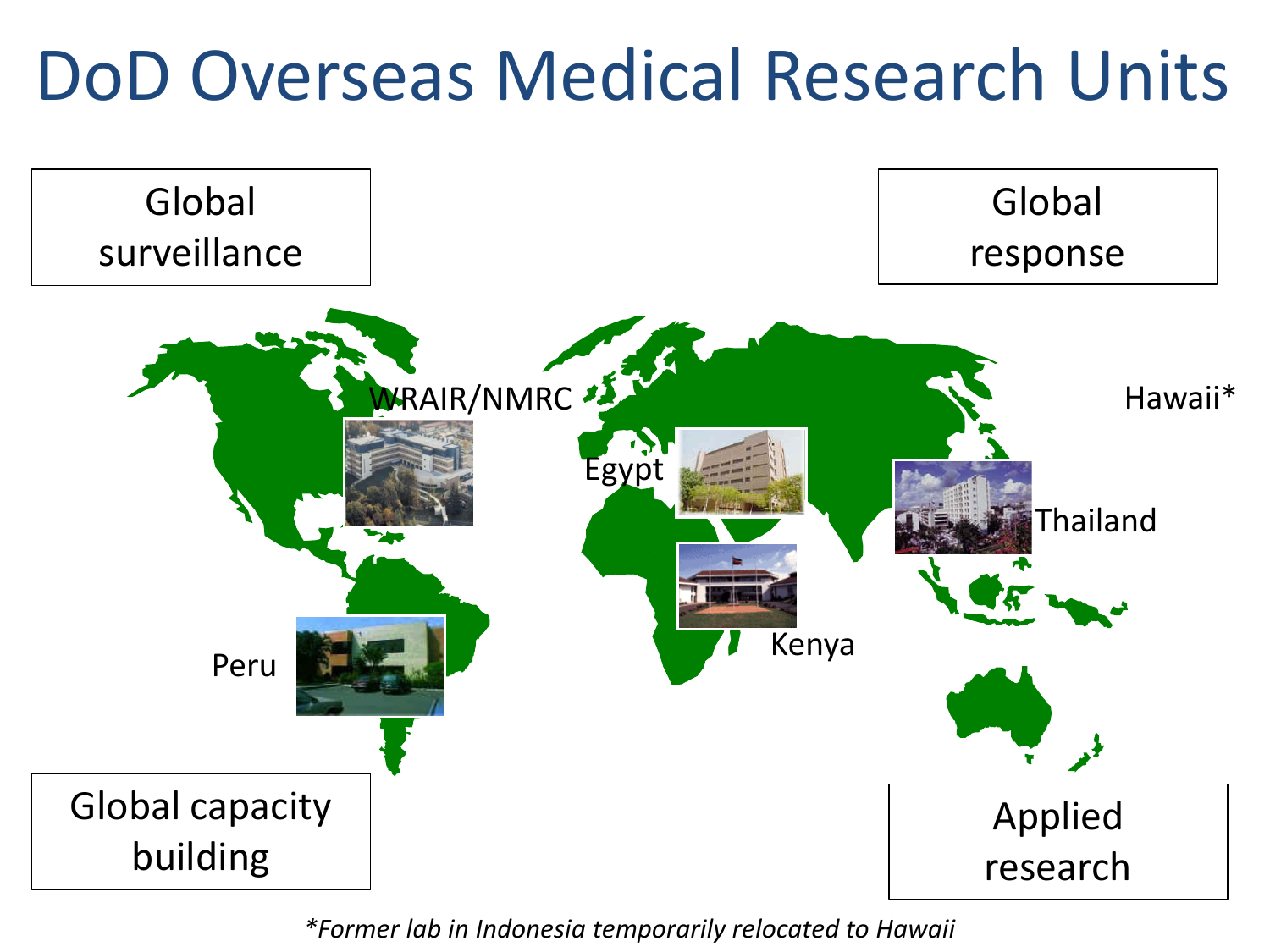#### Accomplishments of DoD Overseas Labs

- Scientists at the Naval Health Research Center (San Diego) detected the first U.S. cases of H1N1 influenza and identified the H1N1 virus in April 2009.
- Primary resource for global avian influenza surveillance throughout the world. Navy Medical Research Unit 3 (Egypt) confirmed 15 of the 44 global human avian influenza infections in FY08.
- Laboratory infrastructure improved at 52 sites in 29 countries.
- Responded to more than 20 outbreaks globally in both military and civilian populations.
- Discovered emerging and reemerging pathogens.
- Sponsored and/or conducted 46 training exercises with more than 2,900 representatives from 53 countries.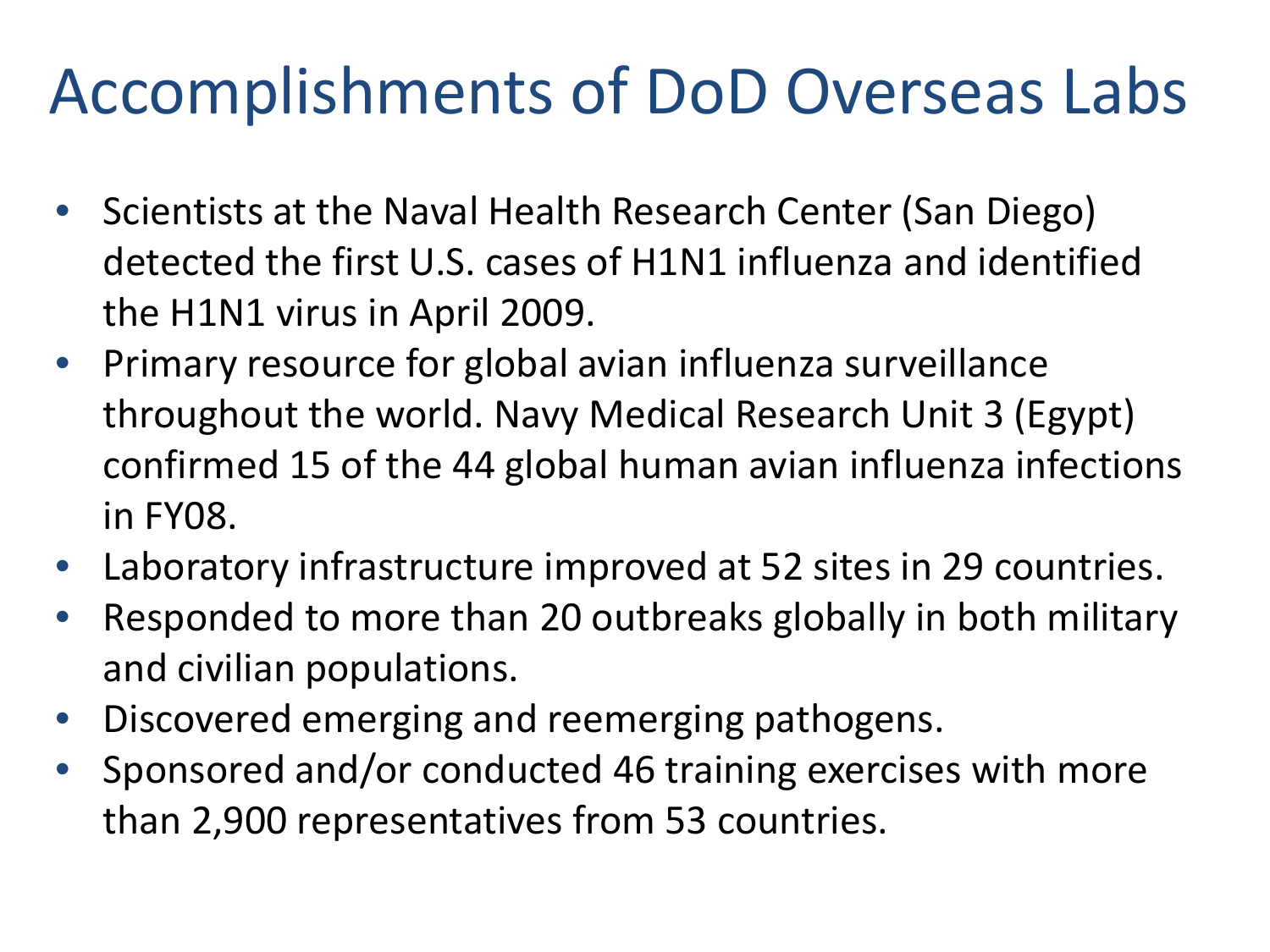#### Chemical and Biological Defense

Key topics: lab security, microbial forensics, standards for CBRNE\* equipment and decontamination, and public health event preparedness

#### Recent Activities:

- Two Executive Orders: EO 13486, *Strengthening Laboratory Biosecurity in the United States* and EO 13546, *Optimizing the Security of Biological Select Agents and Toxins in the United States*
- NSTC Microbial Forensics Research and Development Strategy
- NSTC National Strategy for CBRNE Standards (*Draft*)
- Science Policy for Public Messaging following a Chemical or Biological Incident

New Initiatives:

- Global health security: expanding role of overseas laboratories
- Enabling technologies for global biosurveillance

*\*Chemical, Biological, Radiological, Nuclear and Explosives*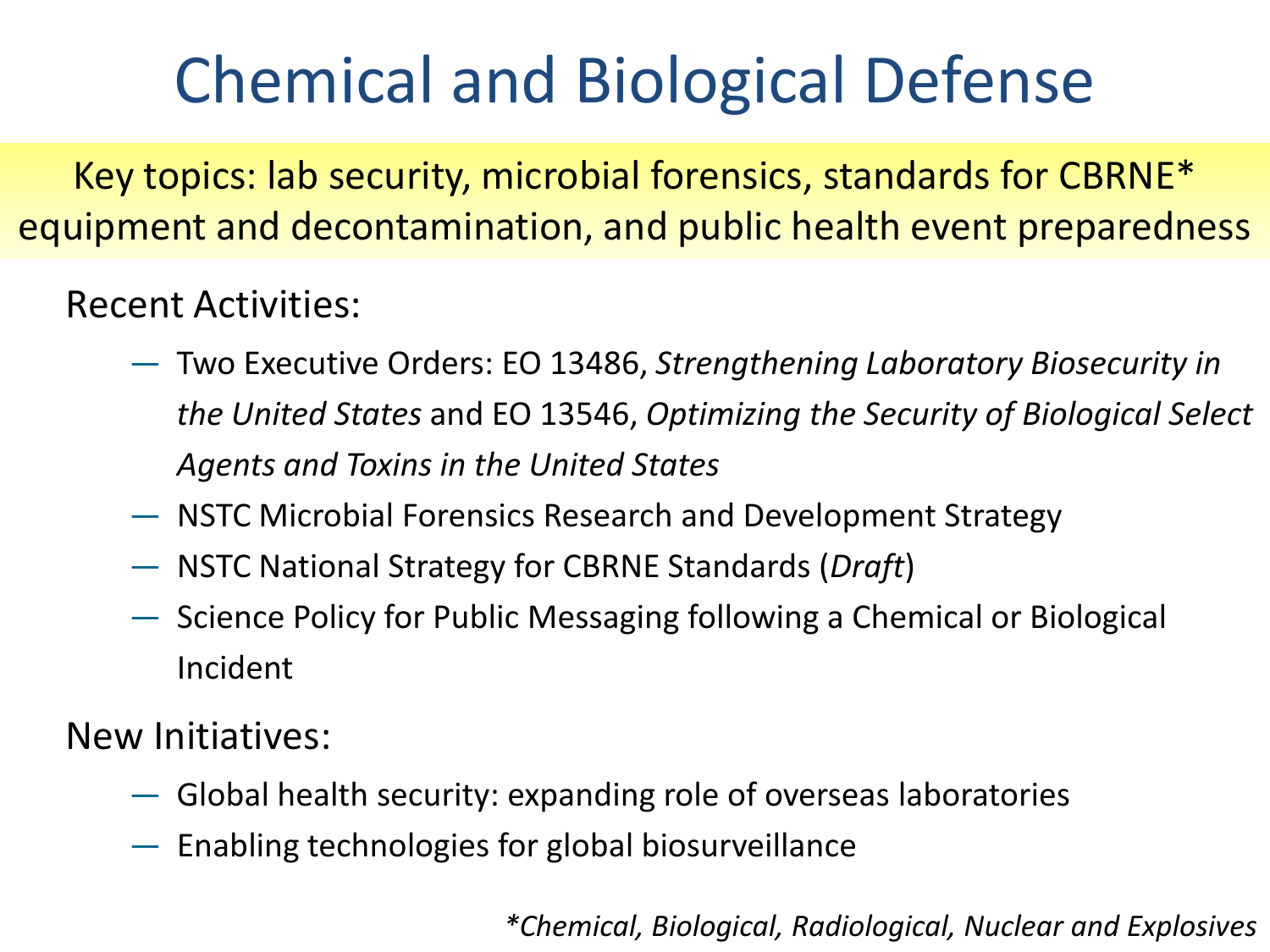## Energy Security

#### "*Unleash us from the tether of fuel."*

Lt. Gen. James Mattis, USMC

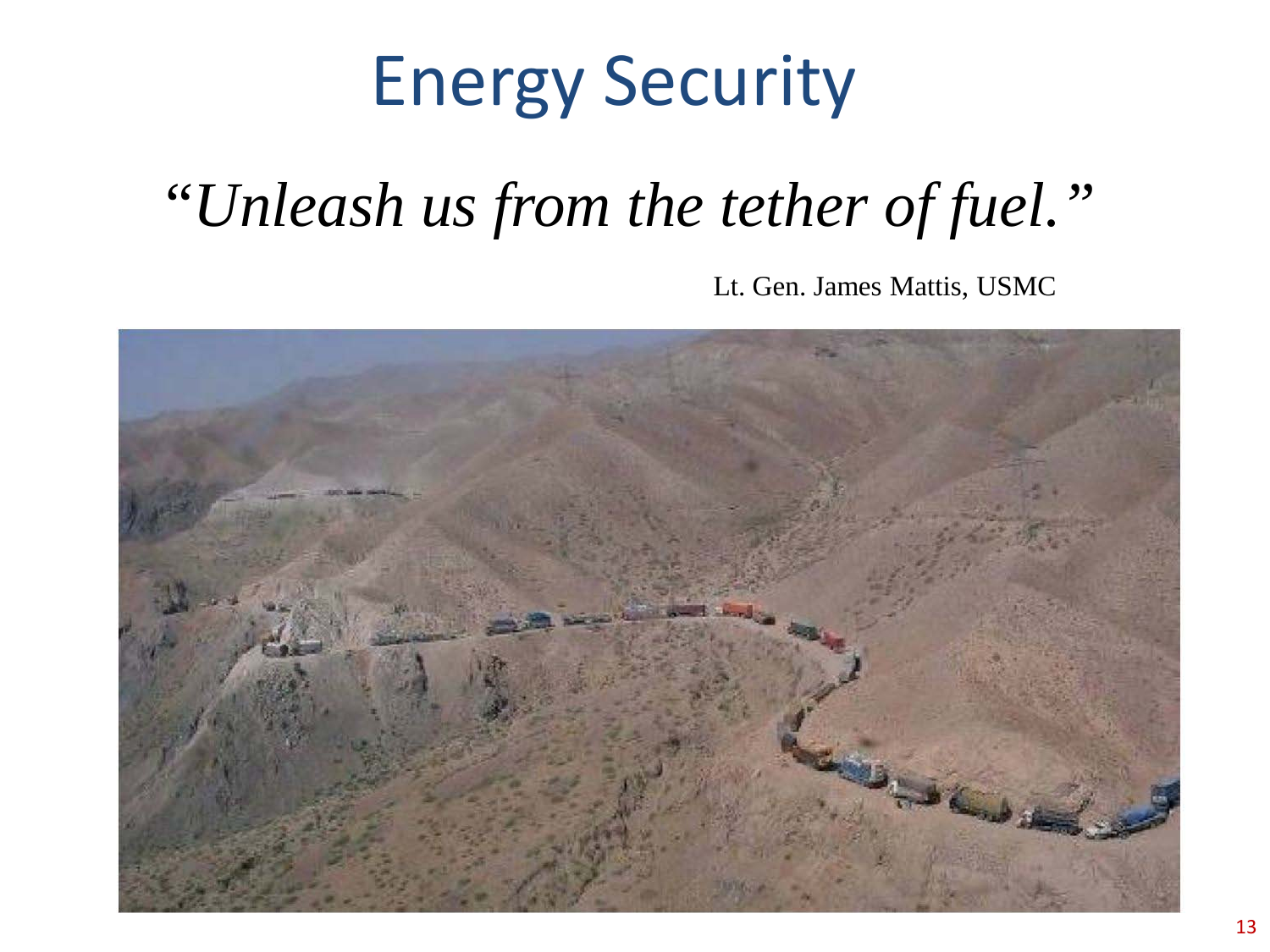# DOD Energy Consumption

DOD energy consumption represented 1.3% of total US delivered energy consumption in 2009



#### In Trillion BTU (FY2009 Data)

#### **\$3.6 B: facility energy**

**\$9.6 B: fuel for vehicles/equipment**

- Coal (other than electric generation)
- Natural Gas (other than electric generation) Fuel Oil
- Jet Fuel
- Liquefied petroleum gases and alternative fuels for vehicles
- Motor Gasoline
- $\blacksquare$  Electricity
- Renewable Energy, Biofuels Heat, and Other

SOURCE: EIA Annual Energy Review 2009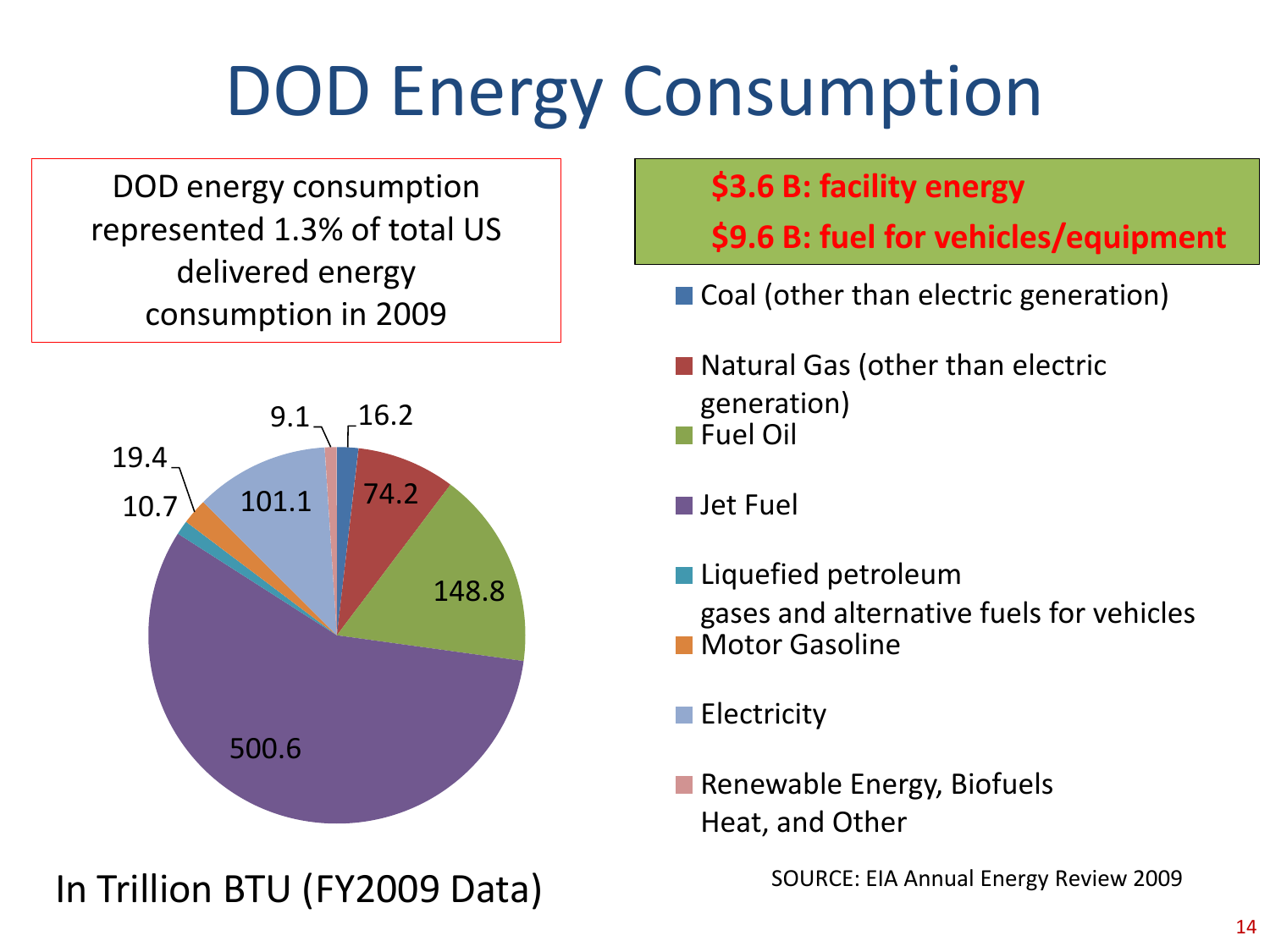# Addressing DoD Energy Issues

- Engaging with DoD officials, e.g.
	- Director of Operational Energy Plans And Programs
	- Deputy Under Secretary of Defense for Installations and Environment
- Building markets for green technologies
	- $-$  Adoption of commercial energy technologies (photovoltaics, hybrids)
	- Early adoption of new energy sources (biofuels, fuel cells)
	- Investment in energy efficiency technologies (engines)
	- Net Zero (Plus) Installations
	- Microgrids smart, interoperable, reliable
- Fulfilling energy savings mandates in statute and Executive **Orders**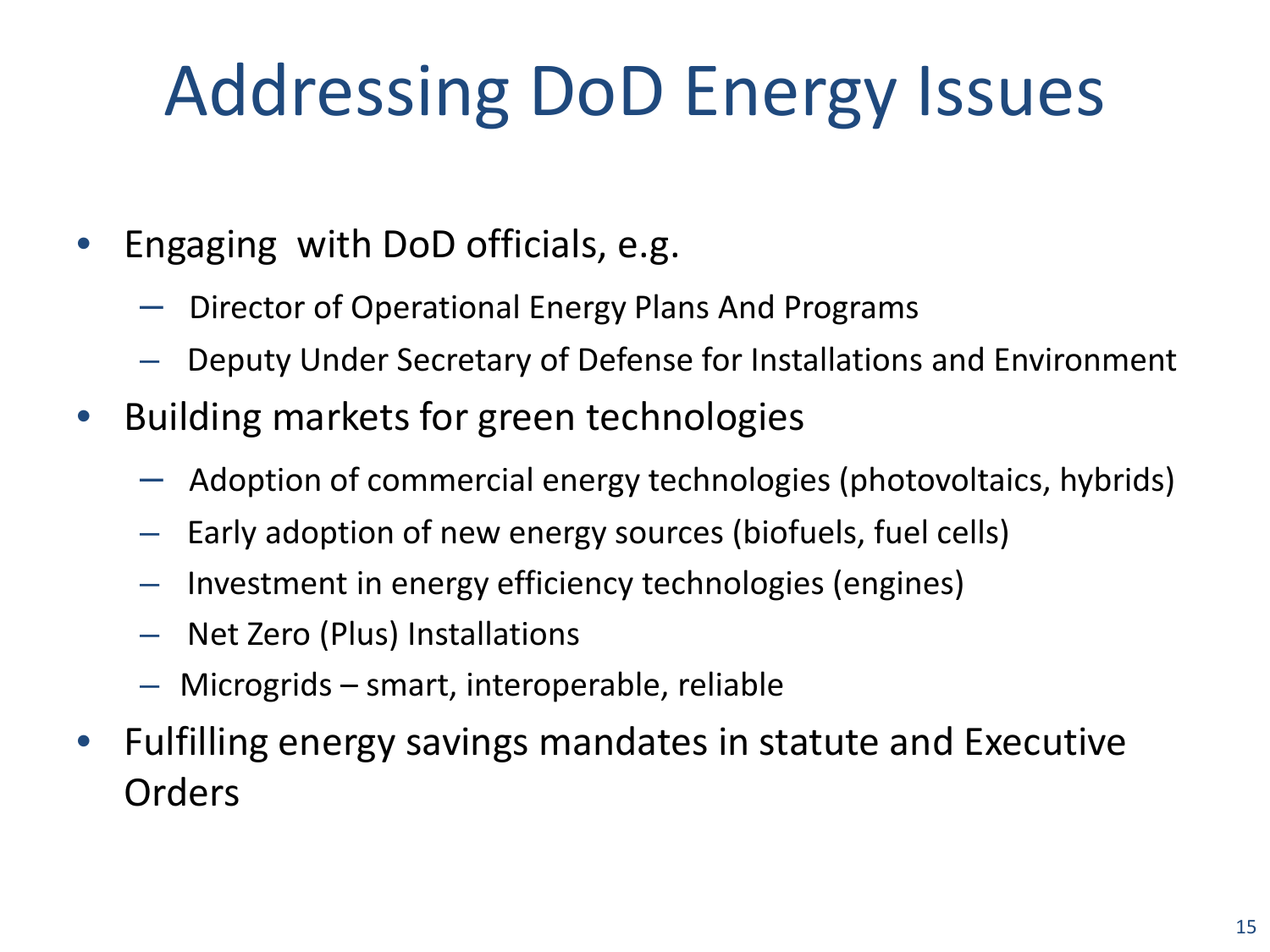# DoD as a catalyst for energy innovation

- Organize clean energy activities across DoD for operations and installations.
- Ensure DoD plans are informed by DOE activities
- Leverage private-sector and regional innovation.
- Enable widespread use of energy data and analysis tools to support DoD operations, acquisitions, and R&D decisions.
- Incorporate the energy efficiency perspective (opportunities and benefits) into DoD acquisition processes and oversight.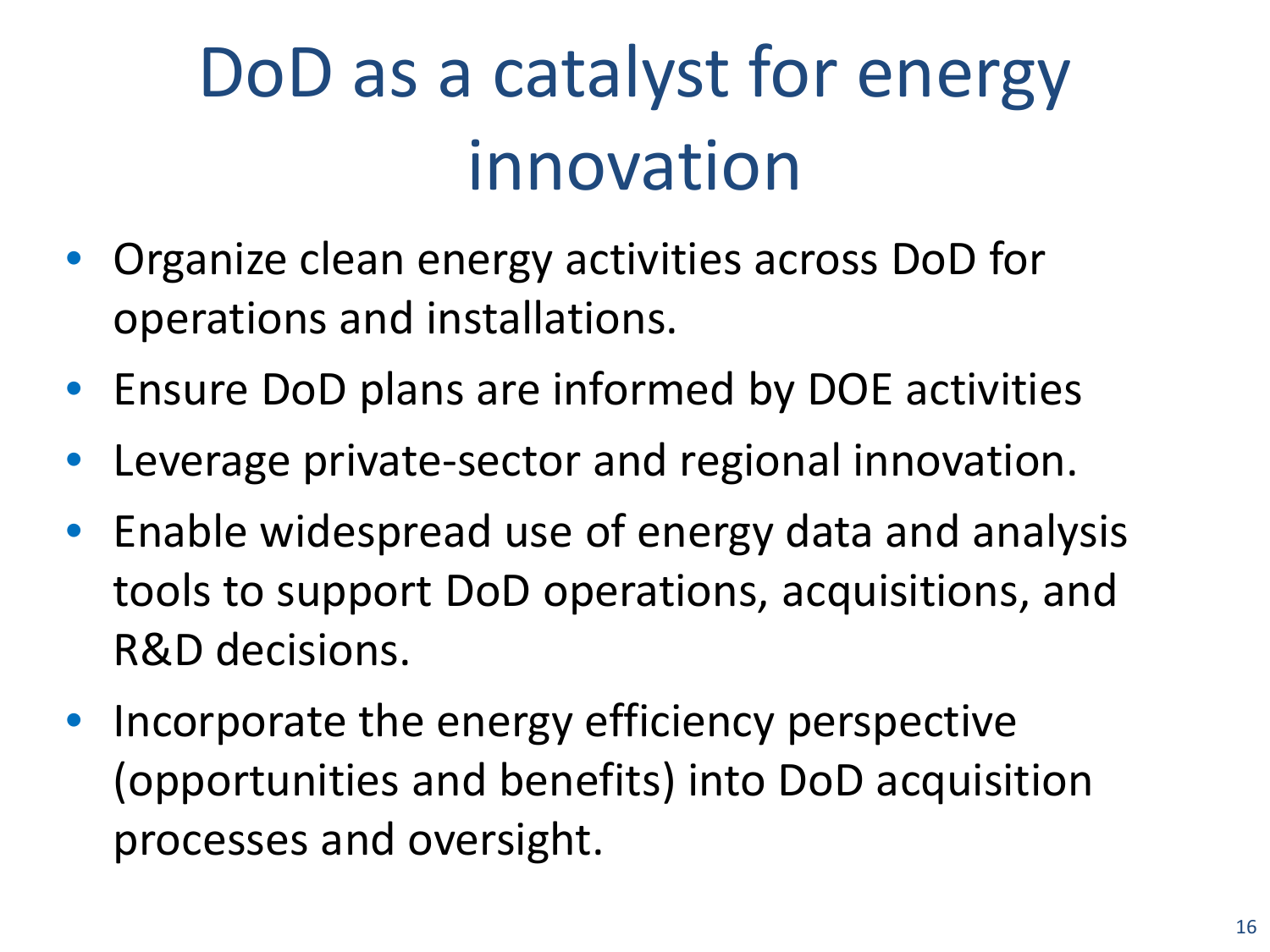### **Cybersecurity**

#### "America's economic prosperity in the 21st century will depend on cybersecurity." President Obama, May 2009



- Build capacity for a digital nation
- Share responsibility for cybersecurity
- Create effective information sharing and incident response
- Encourage innovation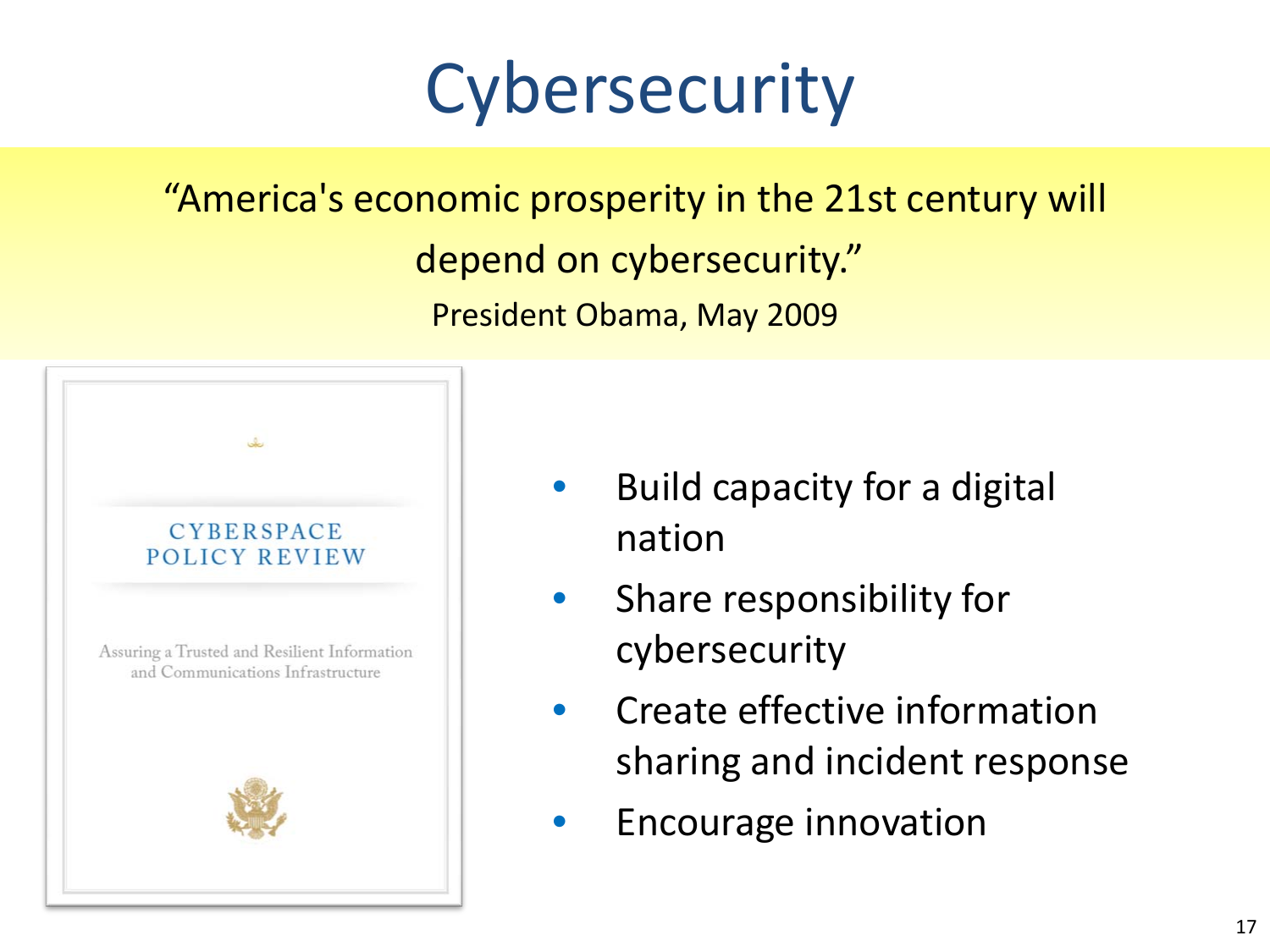# Cybersecurity R&D

"Develop a framework for research and development strategies that focus on gamechanging technologies ." - President's Cyberspace Policy Review

#### **S&T Priorities for the FY2012 Budget**



"Agencies should respond to the call in the President's Cyberspace Policy Review for R&D in game-changing technologies, including:

- moving target defense
- tailored trustworthy spaces
- cyber incentives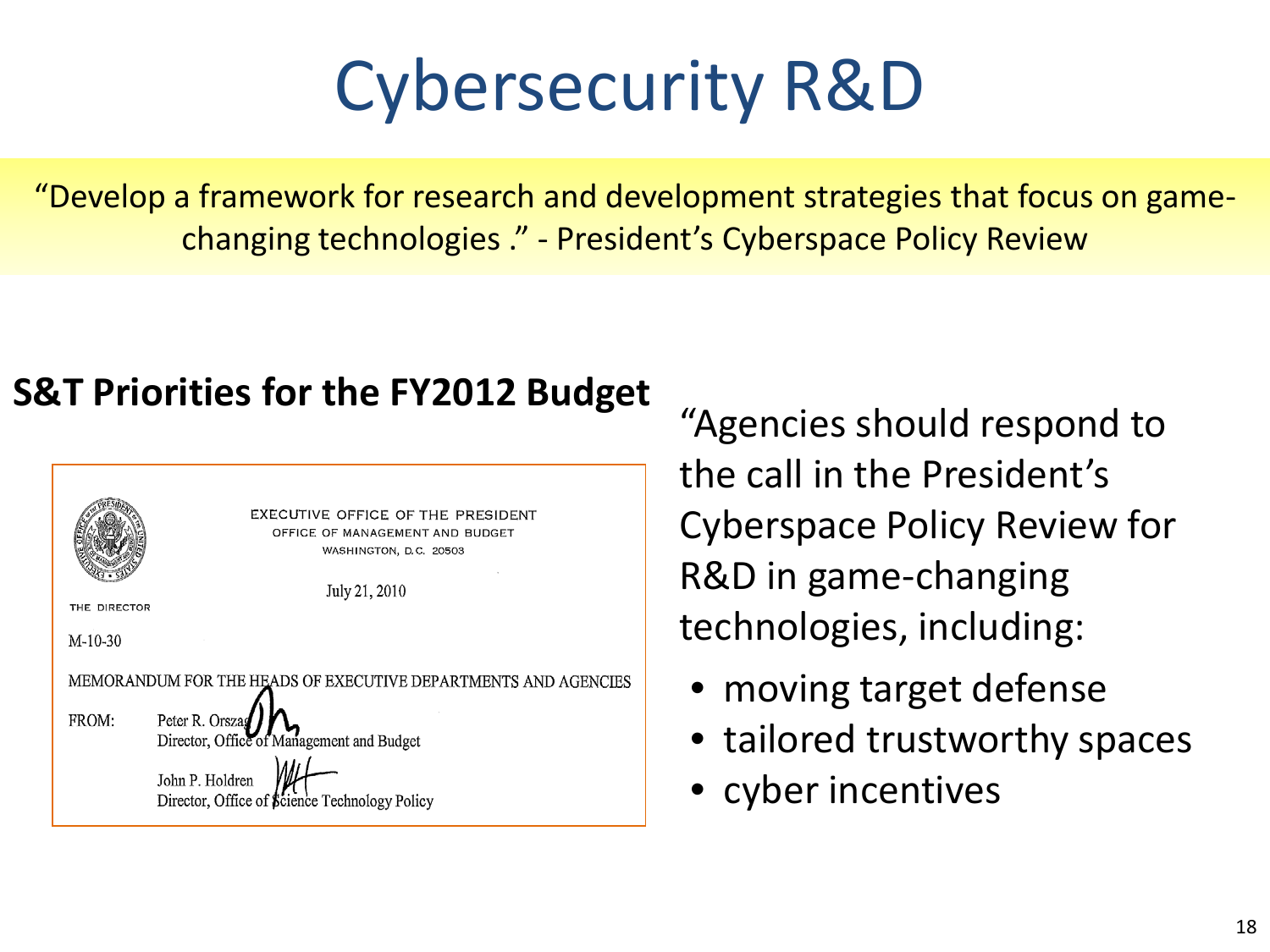#### Arms Control and Nonproliferation

- New START Treaty signed on April 8 and ratified by the Senate on December 22
- April 2010 Nuclear Posture Review (NPR)
	- New initiative for a "comprehensive national R&D program" related to weapons, verification, and transparency
- April 2010 Nuclear Security Summit
- May 2010 NonProliferation Treaty Review Conference and related activities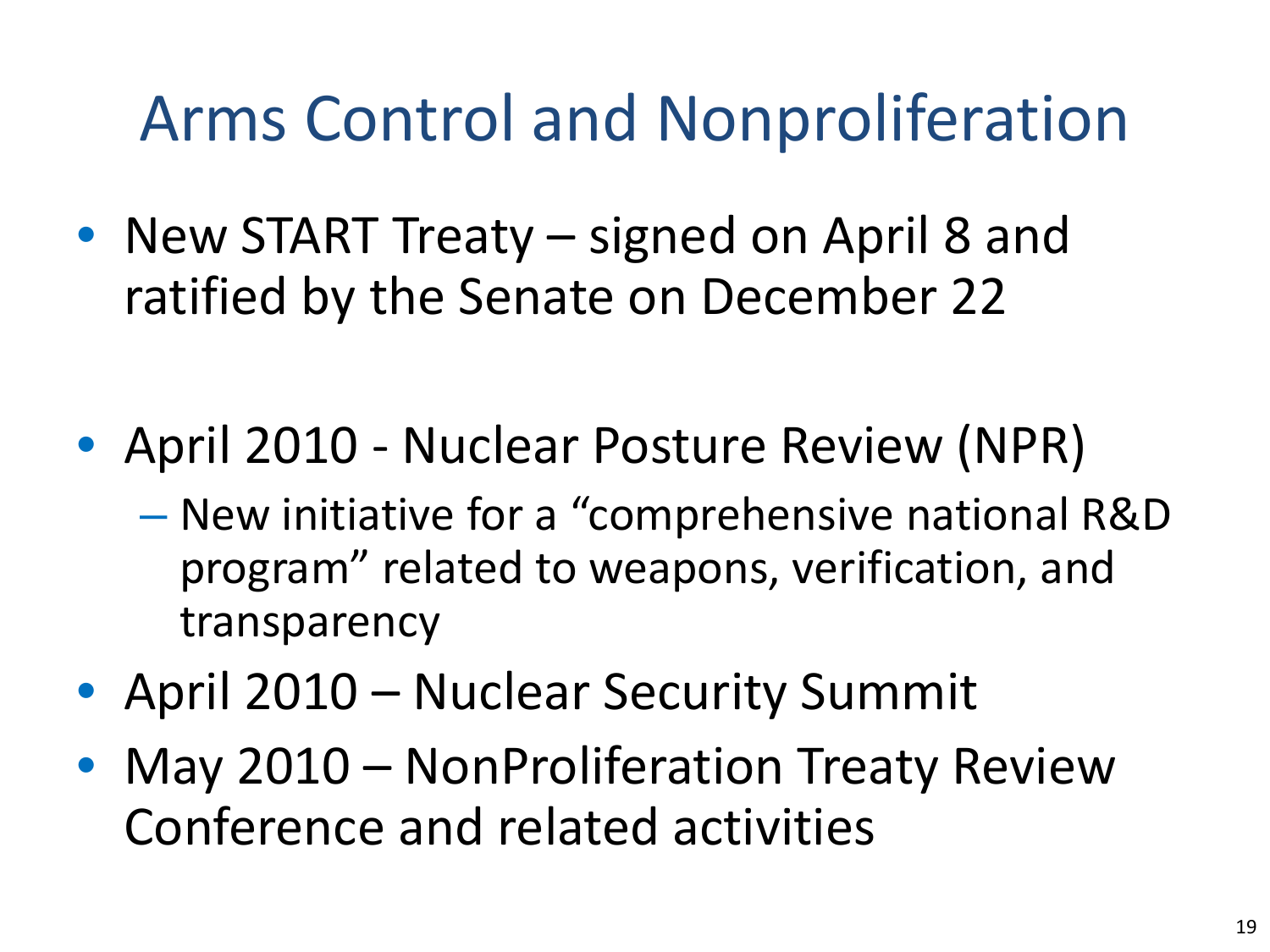### Improvised Explosive Devices

Research Challenges in Combating Terrorist Research Challenges in Combating Terry Subcommittee on Domestic Improvised Subcommittee







The report *- Research Challenges in Combating Terrorist Use of Explosives in the United States -* is one example of ongoing efforts by an NSTC subcommittee to identify unmet operational needs and prioritize associated RDT&E gaps.

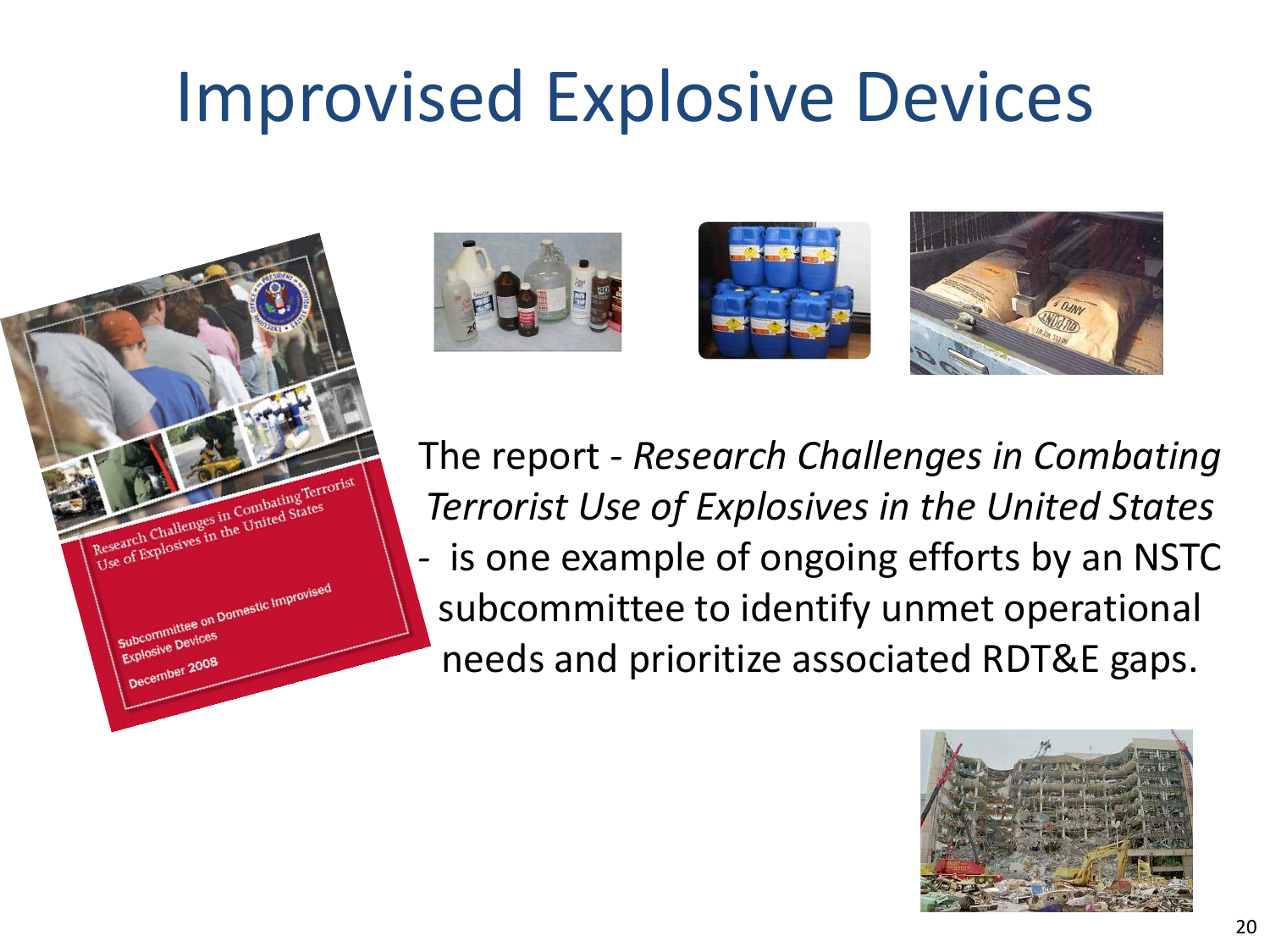#### Strategy and implementation planning across many national security domains

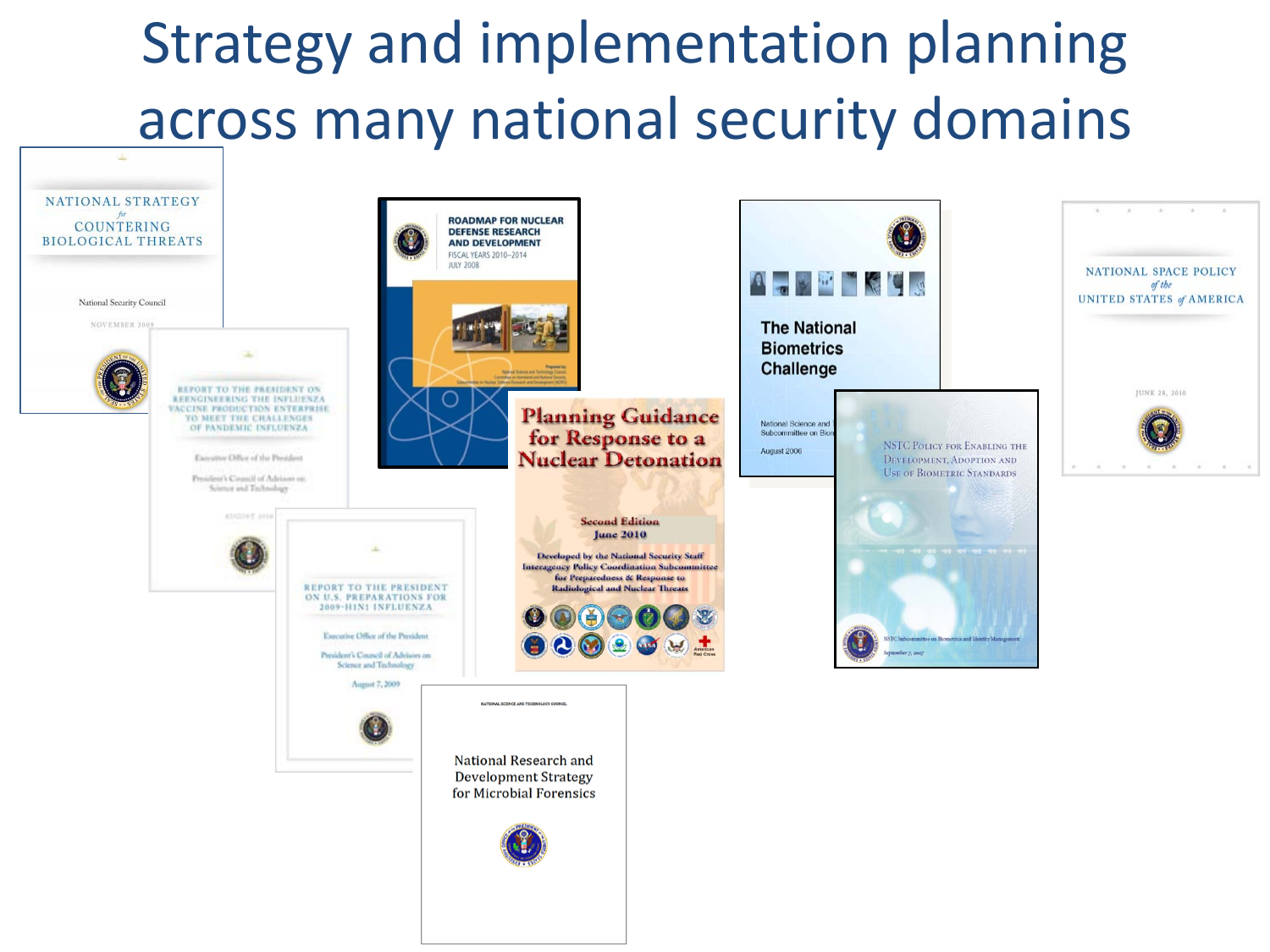# Summing up

- NSIA has a wide-ranging and dynamic portfolio
- Coordinating and integrating relevant departments, agencies, and R&D institutions
- Outstanding people with diverse backgrounds and talents
- Science and technology in support of Presidential action in the NSIA arena